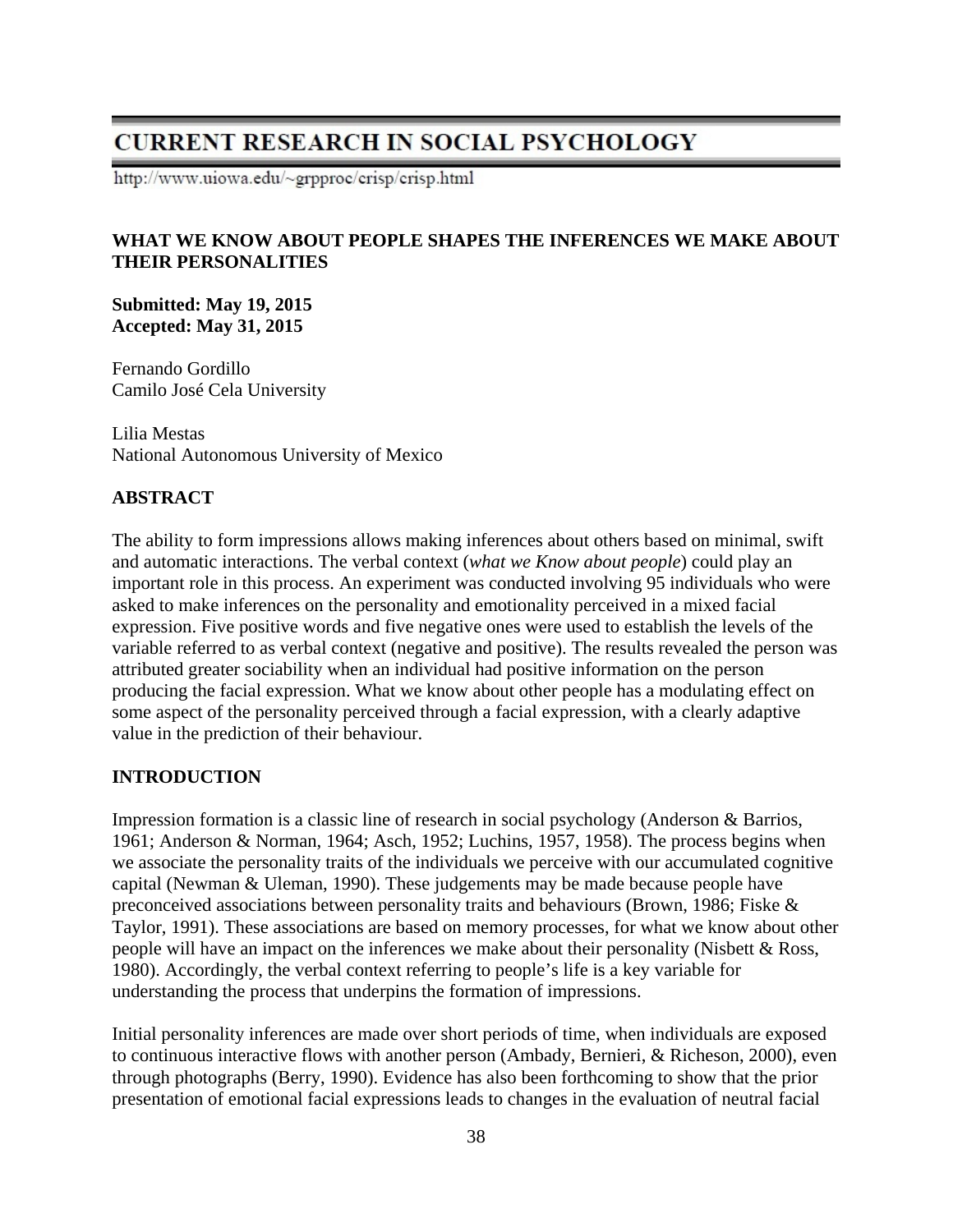expressions, as regards the emotion and personality they reflect (Anderson, Siegel, White, & Barrett, 2012). These findings imply a generalisation of the adjustment mechanisms that allow a quick, albeit not always accurate, inference to be made of another person's harmful intentions (Oosterhof & Todorov, 2006), and it is through facial expression that this process becomes more apparent.

Facial expression is considered a dynamic process of communication that rarely acquires meaning on its own (Shen-Mou & Lee-Xieng, 2013). The arrangement of the facial muscles when defining an emotional category is ambiguous, and the context in which that expression is set may lead to changes in terms of the intensity and type of emotion perceived (Hassin, Aviezer, & Bentin, 2013). A theoretical model that integrates verbal context and facial expression in the understanding of interpretive processes is referred to as the constructionist approach to emotion (Barrett, 2011). This model considers that facial muscular movements provide simple information, with words providing the internal context for delimiting the facial meaning when the emotion is perceived (Barrett, Lindquist, & Gendron, 2007).

This relationship between verbal context and facial expression is explained on a theoretical level within the field of impression formation through the approach taken by Scherer, Scherer, Hall and Rosenthal (1977). These authors posit that judgements may be made about a personality through the processing of the verbal codes (verbal context) and non-verbal ones (facial expression) present in social interactions. These factors –verbal context and facial expression–, have been analysed jointly within the constructionist model (Barrett, 2011) in order to study their effect on the perception of emotions (e.g., Gordillo, Lozano, López, Pérez, Arana, & Mestas, 2013), although little is known about the role they play in impression formation.

The aim of this research was to analyse how the verbal context related to a person's life influence the judgements made about their personality (*emotional stability*, *friendliness*, *responsibility, sociability,creativity*) and emotionality (*valence and arousal*). The verbal context is expected to have a significant effect on the personality and emotionality dimensions analysed. This prediction was based on the importance that verbal aspects (verbal context) and non-verbal ones (facial expression) have on the judgements made on the perceived personality (Scherer et al., 1977), and which to date has not been verified due to the lack of a suitable methodology in the combination of these two factors.

#### **METHOD**

#### **Participants**

The sample consisted of 95 psychology students at National Autonomous University of Mexico  $(M_{age} = 20.97, SD_{age} = 3.15, 62$  women).

#### **Materials and procedure**

Five words were used with a positive valence (family, hope, adventure, sex, optimism), and five with a negative valence (abuse, poverty, horror, nightmare, depression), taken from the normative study conducted by Redondo, Fraga, Comesaña and Perea (2005). All the words were similar in terms of their *arousal* levels. Use was also made of a woman's neutral mixed facial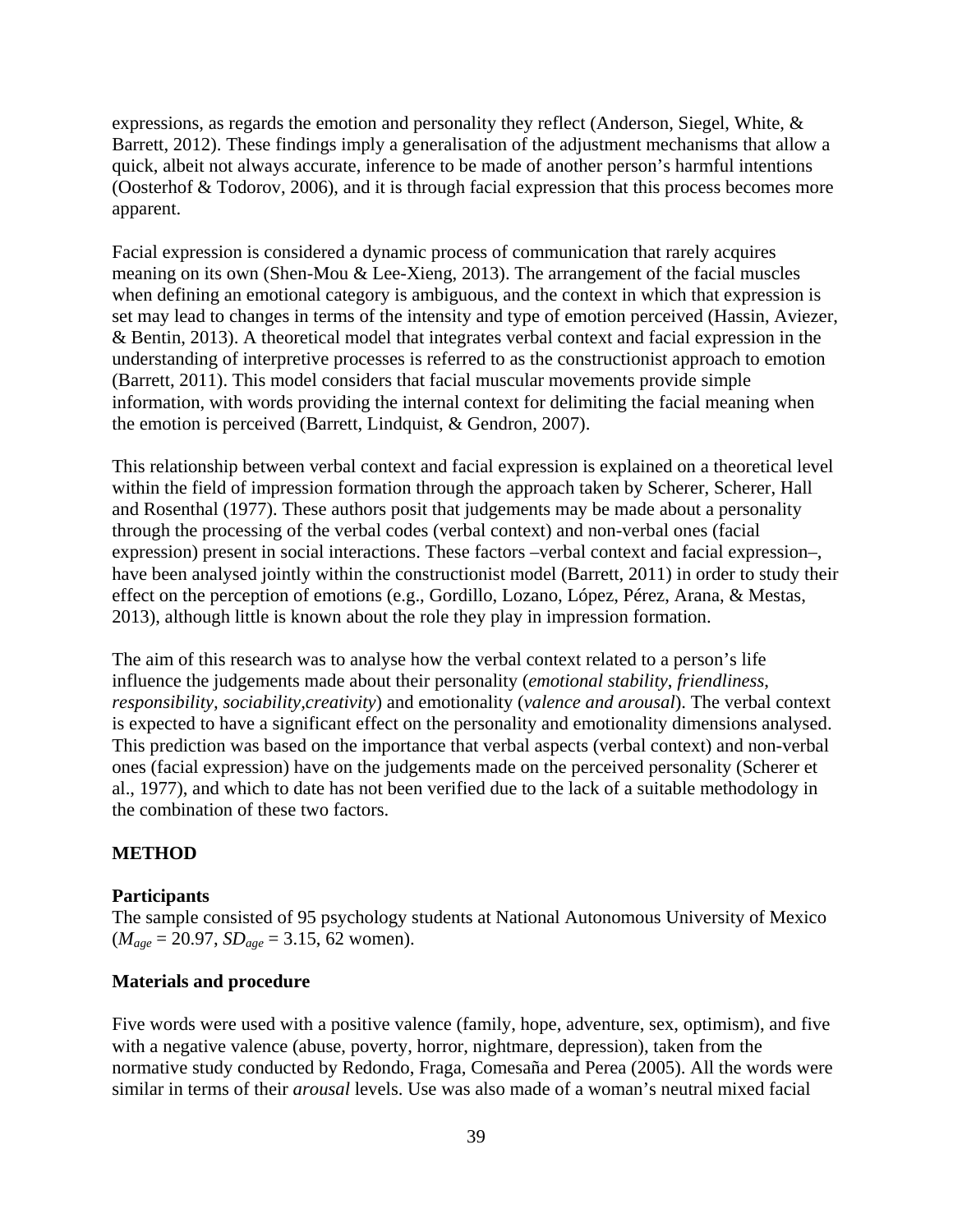expression (50% sadness–50% happiness), taken from Scrimin, Moscardino, Capello, Altoè and Axia (2009), whereby the greater ambiguity of a mixed expression would favour a possible bias arising from the effect of the verbal context. All the participants underwent the following stages:

*Stage I: coding and assessment of the verbal context.* The participants were shown a photo of a woman's face with a mixed expression of happiness and sadness, within a circle around which five positive or negative words were distributed. They were told in writing that the words described that person's life and that they should study the arrangement for one minute. They were then asked to rate the extent to which that person's life struck them as being positive or negative (very negative\_1…… 9\_very positive).

*Stage II: assessment of the facial expression.* Once the first score sheet had been handed in, the participants were asked to proceed to complete a second one. They were again shown the mixed facial expression, this time without the words, but with the following question: *"According to Mary's expression, I think she is/was a woman who is:"*:

HAPPINESS (valence) : Very little\_1……9\_A lot NERVOUS (arousal): Very little\_1……9\_A lot EMOTIONALLY STABLE: *Very little\_1……9\_A lot* FRIENDLY: *Very little\_1……9\_A lot*  RESPONSIBLE: *Very little \_1……9\_ A lot;*  SOCIABLE*: Very little \_1……9\_ A lot*  CREATIVE*: Very little \_1……9\_ A lot*

## **Variables and analysis**

*Independent variables: Verbal context (VC: positive, negative)*: it was determined by means of words with a positive and negative emotional content referring to the life of a person whose perceived personality had to be assessed through their facial expression. The participants were randomly divided into two groups [group I: negative,  $n = 46$ ; group II: positive,  $n = 49$ ].

*Dependent variables:* 1. *Emotionality perceived through the facial expression*. The measurements were taken through two scales: Happiness (valence) and nervous (arousal). The scores ranged between one and nine (stage II). *2. Personality perceived through the facial expression*. The measurements were taken through five scales: emotional stability, friendliness, responsibility, sociability and creativity. The scores ranged between one and nine (stage II).

*Analysis:* A non-parametric analysis was conducted (Mann-Whitney U) with the VC factor (positive, negative) as independent variable, with the the perceived emotionality assessment (happiness and nervous) and the perceived personality assessment (emotional stability, friendliness, responsibility, sociability and creativity) constituting the dependent variables. The relationship between the variables was analyzed through a correlation analysis.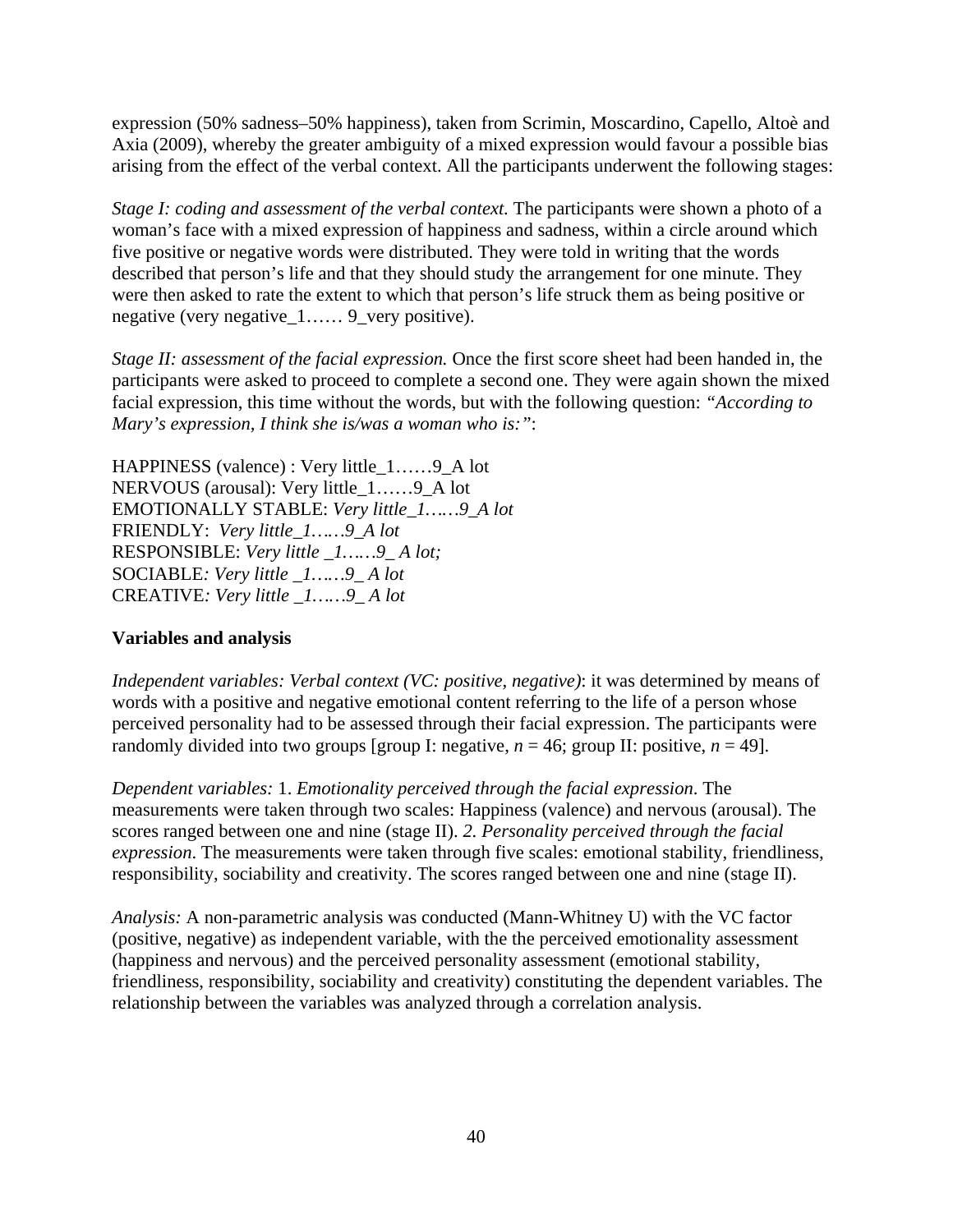#### **RESULTS**

The results forthcoming from the Mann-Whitney U revealed that the VC had no significant effect on the perceived valence  $(z = -.691, p = .490, ES = .008)$ ; perceived arousal  $(z = -1.358, p$ = .174, ES = .16); perceived emotional stability (z = -1.854, *p* = .064, ES = .22); perceived friendliness (z = -.292,  $p = .770$ , ES = .03); perceived responsibility (z = -.482,  $p = .630$ , ES = .06), and perceived creativity ( $z = -1.143$ ,  $p = .253$ ,  $ES = .13$ ). However the VC factor had a significant effect on perceived sociability  $(z = -2.550, p = .011, ES = .30)$  (table 1).

|                       | <b>Negative VC</b><br>$(n = 46)$ |           | <b>Positive VC</b><br>$(n = 49)$ |    | Min -Max |
|-----------------------|----------------------------------|-----------|----------------------------------|----|----------|
|                       | M                                | DT        | M                                | DT |          |
| Valence               |                                  | 4.48 1.82 | 4.73 1.87                        |    | $1 - 8$  |
| <b>Arousal</b>        |                                  | 5.46 2.24 | 6.02 2.15                        |    | $1-9$    |
| <b>Stability</b>      |                                  | 3.96 1.74 | 4.65 1.82                        |    | $1 - 8$  |
| <b>Friendliness</b>   |                                  | 6.00 1.78 | 6.08 1.73                        |    | $1-9$    |
| <b>Responsibility</b> |                                  | 6.02 1.64 | 6.12 1.88                        |    | $1-9$    |
| Sociability           | 4.54 1.97                        |           | 5.69 1.95                        |    | $1-9$    |
| <b>Creativity</b>     |                                  | 4.65 2.08 | 5.08 2.01                        |    | $1-9$    |

**Table 1.** Descriptive statistics of the comparison groups: Negative Verbal Context (Negative\_VC) and Positive Verbal Context (Postive\_VC).

Correlational analysis revealed positive and strong correlation between valence assessment and all the personality assessments. On the other hand, about *arousal*, the correlation was with stability assessment. (Table 2).

| Table 2. Bivariate correlations (Spearman rho) between the variables analyzed |
|-------------------------------------------------------------------------------|
|-------------------------------------------------------------------------------|

|                |                                                        | <b>Stability Friendliness Responsibility Sociability Creativity</b> |          |         |
|----------------|--------------------------------------------------------|---------------------------------------------------------------------|----------|---------|
|                | <b>Valence</b> $.525**$ $.347*$                        | $.365***$                                                           | $.394**$ | $.330*$ |
| Arousal -.296* | $-.197$                                                | $-082$                                                              | $-114$   | $-153$  |
|                | <i>Note.</i> * $p < .005$ , ** $p < .001$ (bilateral). |                                                                     |          |         |

Two groups were established, low  $(n = 13$ , assessment stage II: 1 y 2, sadness) and high  $(n = 15$ , assessment stage II: 1 y 2, hapinness) levels of valence, and low (*n* = 20, assessment stage II: 1, 2 y 3, calm) and high (*n* = 25, assessment stage II: 8, 9, activate) levels of arousal to analyze differences on personality assessment (table 3).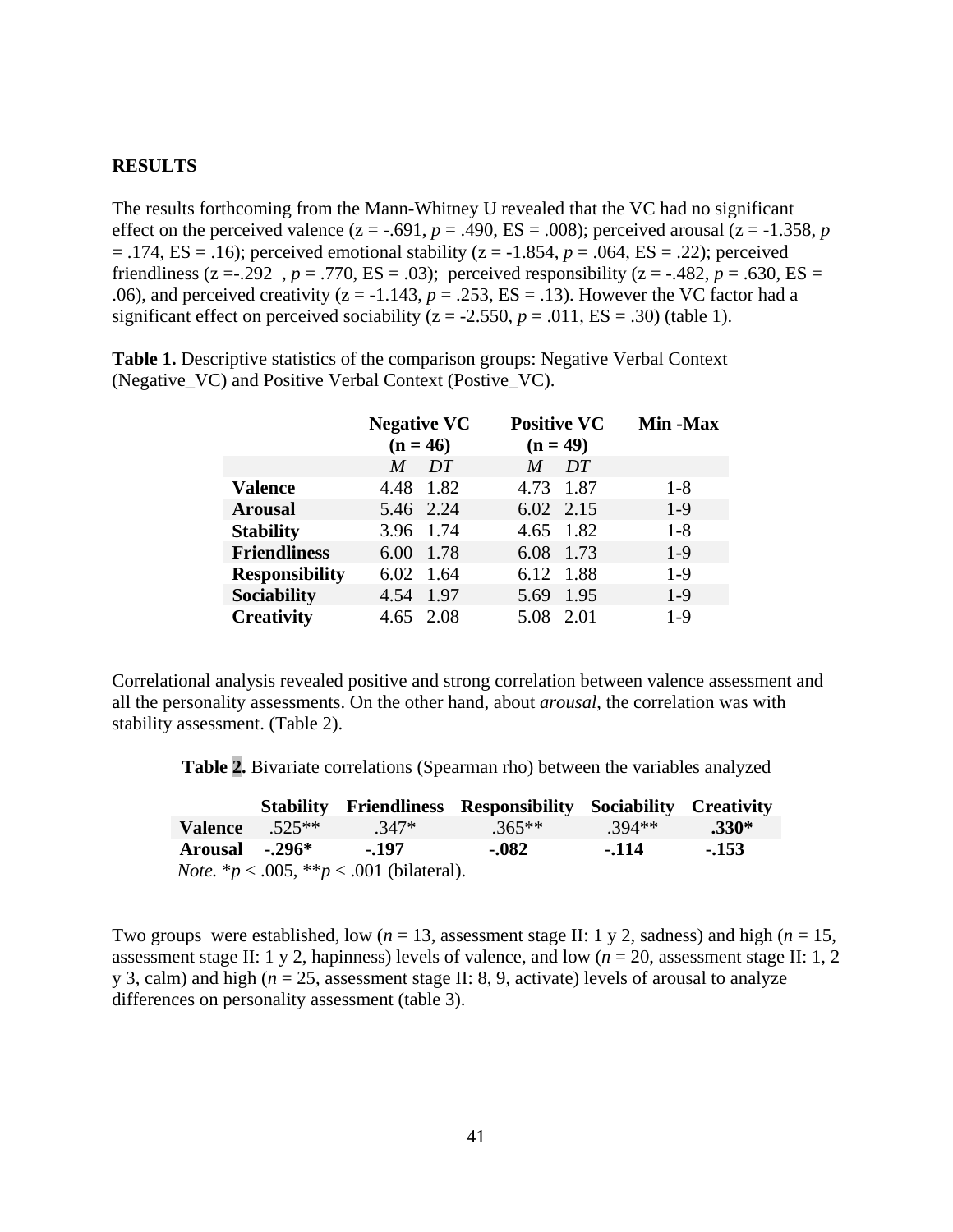**Table 3.** Descriptive statistics of the comparison groups: Valence (Low\_Val, High\_Val) and Arousal (Low\_Aro, High\_Aro).

|                       | Low_Val<br>$(n = 13)$ |           | High_Val<br>$(n = 15)$ |    | <b>Min -Max</b> | Low Aro<br>$(n = 20)$ |  | High_Aro<br>$(n = 25)$ |  | Min -<br><b>Max</b> |
|-----------------------|-----------------------|-----------|------------------------|----|-----------------|-----------------------|--|------------------------|--|---------------------|
|                       | M                     | DT        | M                      | DT |                 | M DT                  |  | M DT                   |  |                     |
| <b>Stability</b>      | 2.91 1.94             |           | 5.53 1.73              |    | $1 - 8$         | 5.05 2.01             |  | 3.68 1.93              |  | $1 - 8$             |
| <b>Friendliness</b>   | 4.23 2.13             |           | 6.60 1.35              |    | $1-9$           | 6.70 1.38             |  | 5.60 1.98              |  | $1-9$               |
| <b>Responsibility</b> | 4.23 1.83             |           | 7.07 1.71              |    | $1-9$           | 6.35 1.69             |  | 5.76 2.09              |  | $1-9$               |
| <b>Sociability</b>    |                       | 3.69 1.75 | 5.87 2.23              |    | $1-9$           | 5.80 2.22             |  | 5.16 2.12              |  | $1-9$               |
| <b>Creativiy</b>      |                       | 3.69 2.29 | 5.80 2.04              |    | $1-9$           | 5.55 2.09             |  | 4.80 2.18              |  | $1-9$               |

Valence had significant effect on the stability ( $z = -3.40$ ,  $p < .001$ ,  $ES = .64$ ), friendliness ( $z = -1$ 2.72,  $p = .007$ ,  $ES = -51$ ), responsibility ( $z = -3.41$ ,  $p < .001$ ,  $ES = .64$ ), sociability ( $z = -2.41$ ,  $p =$ .017,  $ES = .46$ ) and creativity ( $z = -2.41$ ,  $p = .017$ ,  $ES = .46$ ). On the other hand, arousal had significant effect on the stability ( $z = -2.37$ ,  $p = .018$ ,  $ES = .35$ ) and friendliness ( $z = -2.05$ ,  $p =$ .041,  $ES = .30$ ), but no had significant effect on responsibility ( $z = -.78$ ,  $p = .433$ ,  $ES = .12$ ), sociability ( $z = -1.04$ ,  $p = .297$ ,  $ES = .16$ ) and creativity ( $z = -1.17$ ,  $p = .242$ ,  $ES = .17$ ).

#### **DISCUSSION AND CONCLUSIONS**

The results showed that the positive verbal context generated higher scores in the assessment of the dimensions of perceived sociability. The results obtained are consistent with the constructionist approach to emotion (Barrett et al., 2007) insofar that the use of complex stimuli, such as the verbal context, to contextualise the facial expression favours its impact on predominantly subjective variables rooted in experience, such as personality attributions. A personality would be constructed through a verbal context generated by the direct or deferred experience with the person producing the expression. The different studies that have addressed the influence the verbal context has on the perception of the facial expression use a word to delimit the emotional facial expression shown, obtaining a clear influence when determining the emotional category of that facial expression (e.g., Barrett et al., 2007; Lindquist, Barrett, Bliss-Moreau, & Russell, 2006). The context, as it has been studied in this research, evidences that the model's predictions are comprehensively fulfilled on variables that are constructed through experience, and with a markedly subjective nature, as are personality attributions.

These effects have been mediated by the facial expression, as the participants were asked to consider personality traits based on a mixed facial expression (happiness/sadness). The strong relation between assessment of emotion and personality was reflected in correlations analysis (see table 2) and analysis conducted with the valence and arousal as independent variables (see table 3)

The formation of personality-related impressions is a highly adaptive factor, due to its ability to predict behaviours (Bar, Neta, & Linz, 2006). Accordingly, the ability to draw personality traits from non-verbal codes, such as a facial expression, together with verbal codes, in terms of verbal context, would serve to predict future reactions. A recent paper has reported that contexts "rich"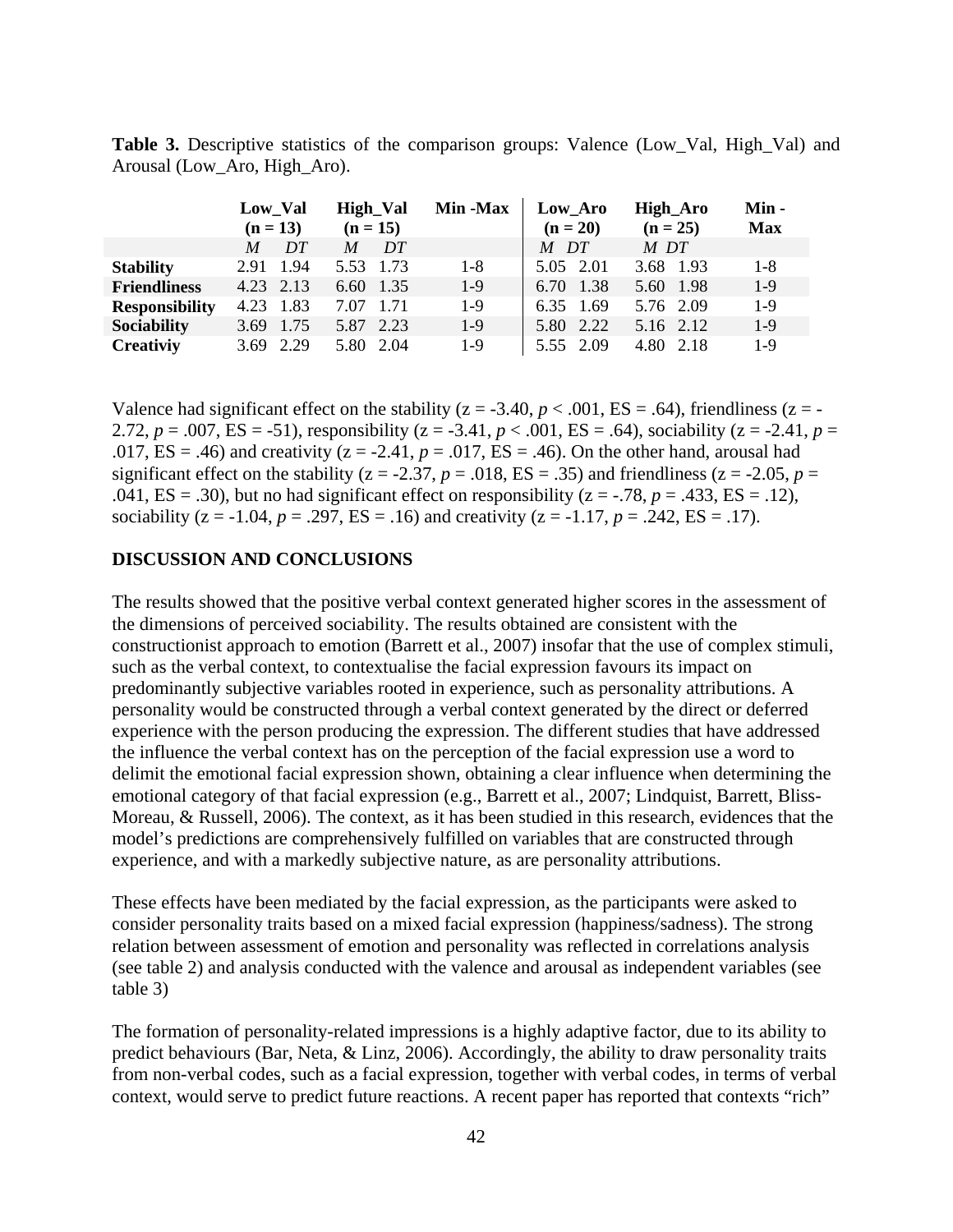in information give rise to more accurate judgements of personality (Wall, Taylor, Dixon, Conchie, & Ellis, 2013). Along these lines, and based on the findings reported here, it may be pointed out that the emotional content of the verbal context has a modulating effect on personality attributions.

Future research should explore major variations in the paradigm, such as the type of emotional expression used. This research used a single mixed expression of happiness and sadness. Yet what effect would expressions of anger or fear have on personality attributions? Also of interest would be their application to a clinical population, as well as using objective measures to analyse whether the perceiver's own personality is consistent with the personality attributions; in other words, whether there is a tendency to perceive in others some of our own personality traits. Likewise, monitoring the personality of the individual producing the facial expression would allow studying the accuracy of the attributions.

## **ACKNOWLEGMENTS.**

This work was supported by a grant from the Camilo José Cela University (I+D+i Research Grants). Author for correspondence: Fernando Gordillo, Department of Psychology, Camilo José Cela University, Castillo de Alarcón nº 49, 28692, Villafranca del Castillo (Madrid). E-mail: fgordillo@ucjc.edu

### **REFERENCES**

Ambady, N., Bernieri, F. J., & Richeson, J. A. (2000). Toward a histology of social behavior: Judgmental accuracy from thin slices of the behavioral stream. *Advances in Experimental Social Psychology, 32,* 201-271. http://dx.doi.org/10.1016/s0065-2601(00)80006-4

Anderson, N. H., & Barrios, A. A. (1961). Primacy effects in personality impression formation. *Journal of Abnormal and Social Psychology*, *63*, 346-350. http://dx.doi.org/10.1037/h0046719

Anderson, N. H., & Norman, A. (1964). Order effects in impression formation in four classes of stimuli. *Journal of Abnormal and Social Psychology*, *69*, 467-471. http://dx.doi.org/10.1037/h0047472

Anderson, E., Siegel, E., White, D., & Barrett, L. F. (2012). Out of sight but not out of mind: Unseen affective faces influence evaluations and social impressions. *Emotion, 12*(6), 1210-1221. http://dx.doi.org/ 10.1037/a0027514

Asch, S. E. (1952). *Social psychology*. New York: Prentice-Hall.

Barrett, L. F. (2011). Constructing emotion. *Psychological Topics, 20*(3), 359-380.

Barrett, L. F., Lindquist, K., & Gendron, M. (2007). Language as a context for the perception of emotion. *Trends in Cognitive Sciences, 11,* 327-332. http://dx.doi.org/10.1016/j.tics.2007.06.003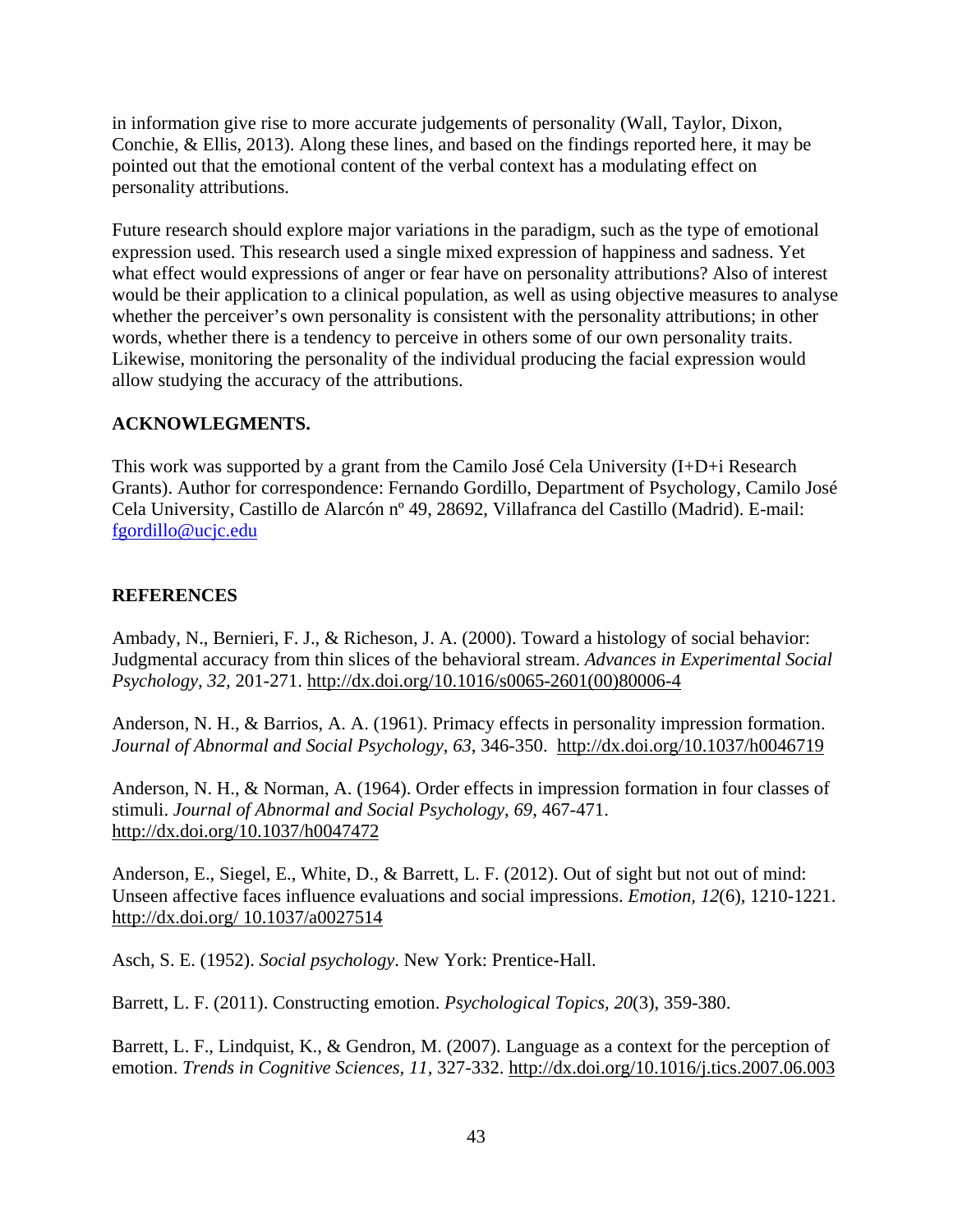Bar, M., Neta, M., & Linz, H. (2006). Very first impressions. *Emotion, 6*(2), 269-278. http://dx.doi.org/10.1037/1528-3542.6.2.269

Berry, D. S. (1990). Taking people at face value: Evidence for the kernel of truth hypothesis. *Social Cognition, 8,* 343-361. http://dx.doi.org/10.1521/soco.1990.8.4.343

Brown, R. (1986). *Social Psychology* (2<sup>nd</sup> ed.). New York: The Free Press.

Fiske, S. T., & Taylor, S. E. (1991). *Social cognition (2nd edition).* New York: McGraw-Hill.

Gordillo, F., Lozano, J. H., López, R. M., Pérez, M. A., Arana, J. M., & Mestas. (2013). Emoción, contexto verbal y percepción de la expresión facial: Dime quién eres y te diré cómo te percibo. *Ansiedad & Estrés, 19*(2-3), 131-147.

Hassin, R. R., Aviecer, H., & Bentin, S. (2013). Inherently Ambiguous: Facial Expressions of Emotions, in Context. *Emotion Review, 5*(1), 60-65. http://dx.doi.org/10.1177/1754073912451331

Lindquist, K., Barrett, L. F., Bliss-Moreau, E., & Russell, J. A. (2006). Language and the perception of emotion. *Emotion, 6,* 125-138. http://dx.doi.org/10.1037/1528-3542.6.1.125

Luchins, A. S. (1957). Experimental attempts to minimize the impact of first impressions. In C. I. Hovland et al., *The order of presentation in persuasion* (pp. 62-75). New Haven: Yale University Press.

Luchins, A. S. (1958). Definitiveness of impression and primacy-recency in communications. *Journal of Social Psychology*, *48*, 275-290. http://dx.doi.org/10.1080/00224545.1958.9919292

Nisbett, R. E., & Ross, L. (1980). *Human inference: Strategies and shortcomings of social judgment.* Englewoods Cliffs, NJ: Prentice Hall.

Newman, L. S., & Uleman, J. (1990). Assimilation and contrast effects in spontaneous trait inference. *Personality and Social Psychology Bulletin*, *16*(2), 224-240. http://dx.doi.org/10.1177/0146167290162004

Oosterhof, N. N., & Todorov, A (2006). The functional basis of face evaluation. *PNAS, 105*(32), 11087-11092. http://dx.doi.org/10.1073/pnas.0805664105

Redondo, J., Fraga, I., Comesaña, M., & Perea, M. (2005). Estudio normativo de 478 palabras españolas. *Psicológica, 26,* 317-326.

Scrimin, S., Moscardino, U., Capello, F., Altoè, G., & Axia, G. (2009). Recognition of facial expressions of mixed emotions in school-age children exposed to terrorism. *Developmental Psychology, 45*(5), 1341-1352. http://dx.doi.org/10.1037/a0016689